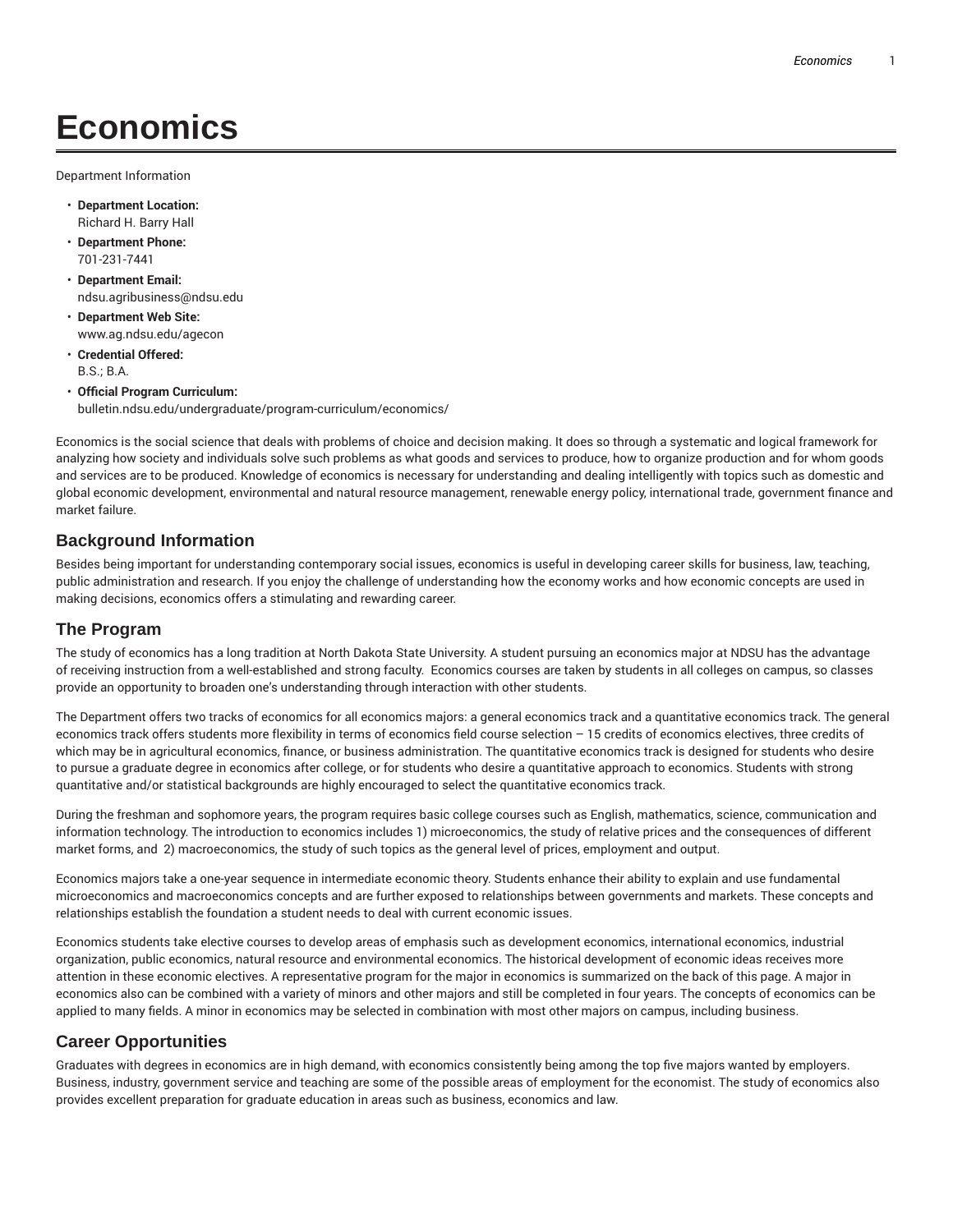## **High School Preparation**

It is recommended that high school students interested in studying economics at the university level concentrate on developing their mathematical and writing skills.

## **The Faculty**

The economics faculty within the Department of Agribusiness and Applied Economics is student and academic oriented. The low student to faculty ratio in upper division economic courses provides close relationships and an interactive learning environment.

### **Financial Aid and Scholarships**

A number of scholarships are available to outstanding agribusiness and applied economics majors. The College of Agriculture, Food Systems, and Natural Resources awards scholarships each year. For more information on scholarships, go to: https://www/ndsu.edu/admission/scholarships/.

## **Plan of Study**

Please note this is a sample plan of study and not an official curriculum. Actual student schedules for each semester will vary depending on start year, education goals, applicable transfer credit, and course availability. Students are encouraged to work with their academic advisor on a regular basis to review degree progress and customize an individual plan of study.

| <b>Freshman</b>                                             |    |                                                             |                |
|-------------------------------------------------------------|----|-------------------------------------------------------------|----------------|
| Fall                                                        |    | <b>Credits Spring</b>                                       | <b>Credits</b> |
| ECON $189$ <sup>1</sup>                                     |    | 1 ECON 201 (May satisfy gen ed<br>category B)               | 3              |
| COMM 110 (May satisfy gen ed<br>category C)                 |    | 3 ENGL 120 (May satisfy gen ed<br>category C)               | 3              |
| ENGL 110 (May satisfy gen ed<br>category C)                 |    | 4 Humanities & Fine Arts Gen Ed                             | 3              |
| MIS 116 (May satisfy gen ed<br>category S)                  |    | 3 MATH 144                                                  | $\overline{4}$ |
| Sci & Tech Gen Ed (May satisfy gen<br>ed category S)        |    | 3 Wellness Gen Ed                                           | 2              |
|                                                             | 14 |                                                             | 15             |
| Sophomore                                                   |    |                                                             |                |
| Fall                                                        |    | <b>Credits Spring</b>                                       | <b>Credits</b> |
| ECON 202 (May satisfy gen ed<br>category B)                 |    | 3 ECON 341                                                  | 3              |
| STAT 330 or 367 (May satisfy gen<br>ed category Q)          |    | 3 STAT 331 or ECON 410                                      | $\overline{2}$ |
| Social & Behavioral Science                                 |    | 3 Social & Behavioral Science                               | 3              |
| Sci & Tech w/ Lab Gen Ed (May<br>satisfy gen ed category S) |    | 4 Humanities & Fine Arts Gen Ed                             | 3              |
| <b>Free Elective</b>                                        |    | 3 Minor or Free Elective                                    | 3              |
|                                                             | 16 |                                                             | 14             |
| <b>Junior</b>                                               |    |                                                             |                |
| Fall                                                        |    | <b>Credits Spring</b>                                       | <b>Credits</b> |
| <b>ECON 343</b>                                             |    | 3 Upper Division Writing (May satisfy<br>gen ed category C) | 3              |
| <b>Humanities &amp; Fine Arts</b>                           |    | 3 Econ Elective for the Major                               | 3              |
| Econ Elective for the Major                                 |    | 3 Minor or Free Elective                                    | 3              |
| Econ Elective for the Major                                 |    | 3 Minor or Free Elective                                    | 3              |
| Minor or Free Elective                                      |    | 3 Free Elective                                             | 3              |
|                                                             | 15 |                                                             | 15             |